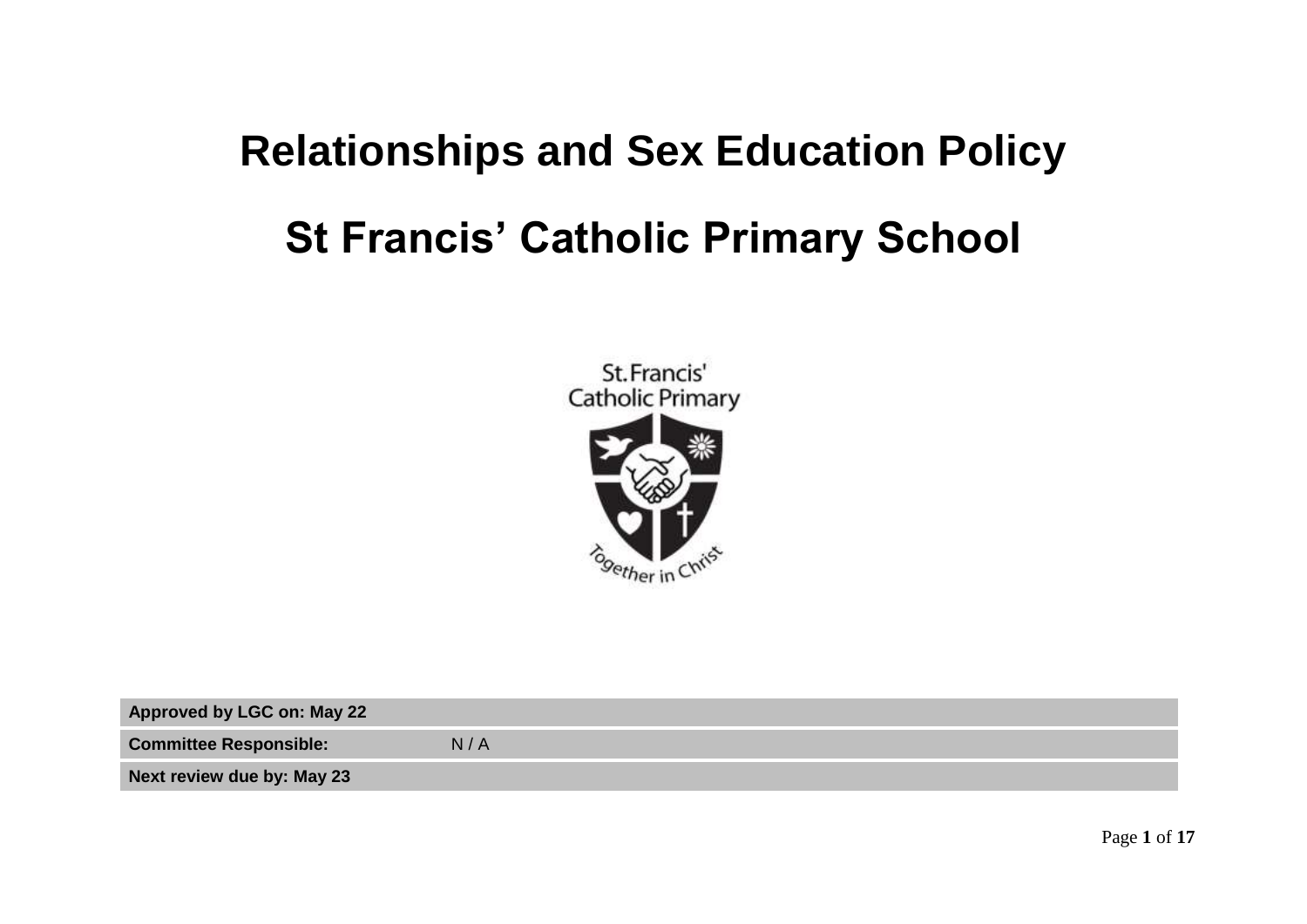#### RELATIONSHIPS AND SEX EDUCATION

This policy was written in collaboration with the Newman Partnership.

#### DEFINING RELATIONSHIP AND SEX EDUCATION

The DFE guidance defines RSE as "lifelong learning about physical, moral and emotional development. It is about the understanding of the importance of marriage and family life, stable and loving relationships, respect, love and care. It is also about the teaching of sex, sexuality and sexual health".

It is about the development of the pupil's knowledge and understanding of her or him as a sexual being, about what it means to be fully human, called to live in right relationships with self and others and being enabled to make moral decisions in conscience. The DFE identifies three main elements: "attitudes and values, personal and social skills, and knowledge and understanding".

#### STATUTORY CURRICULUM REQUIREMENTS

We are legally required to teach those aspects of RSE which are statutory parts of National Curriculum Science. Please see Appendix 2 for these elements.

**Parents/carers will be informed when the more sensitive aspects of RSE will be covered in order that they can be prepared to talk and answer questions about their children's learning.**

**Parents have the right to withdraw their children from part or all of the sex education delivered as part of RSE that are not included in the Science National Curriculum.** Should parents wish to withdraw their child/ren they are asked to notify the school by contacting the head teacher.

#### RATIONALE: 'I HAVE COME THAT YOU MIGHT HAVE LIFE AND HAVE IT TO THE FULL' (Jn.10.10)

We teach relationships and sex education precisely because of our Christian beliefs about God and about the human person. The belief in the unique dignity of the human person made in the image and likeness of God underpins the approach to all education in a Catholic school. Our approach to RSE therefore is rooted in the Catholic Church's teaching of the human person and presented in a positive framework of Christian ideals. At the heart of the Christian life is the Trinity, Father, Son and Spirit in communion, united in loving relationship and embracing all people and all creation. As a consequence of the Christian belief that we are made in the image and likeness of God, gender and sexuality are seen as God's gift, reflect God's beauty, and share in the divine creativity. RSE, therefore, will be placed firmly within the context of relationship as it is there that sexuality grows and develops.

Following the guidance of the Bishops of England and Wales and as advocated by the DFE

RSE will be firmly embedded in the PSHE framework as it is concerned with nurturing human

wholeness and integral to the physical, spiritual, emotional, moral, social and intellectual development of pupils. It is centred on Christ's vision of being human as good news and will be positive and prudent, showing the potential for development, while enabling the dangers and risks involved to be understood and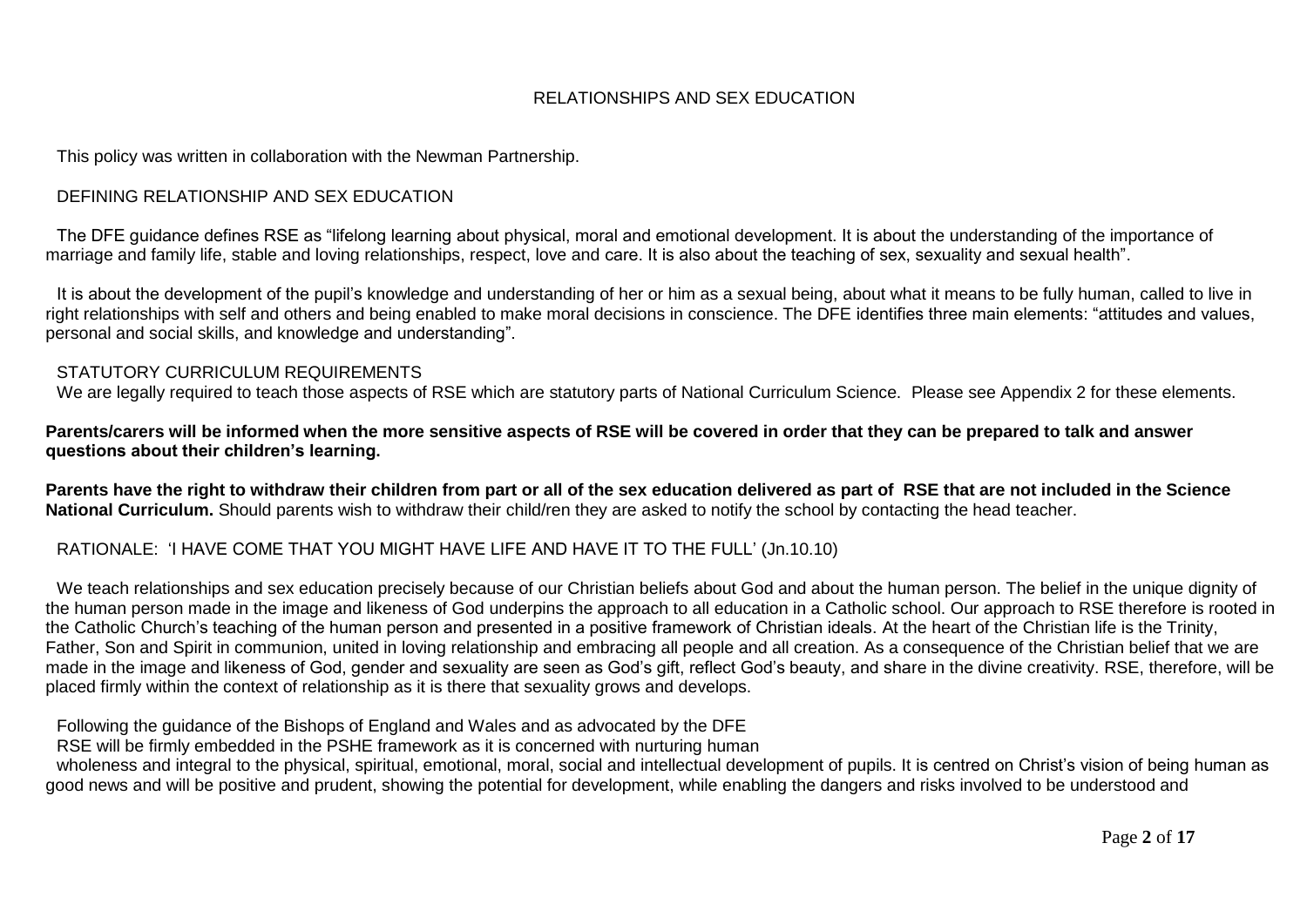appreciated. All RSE will be in accordance with the Church's moral teaching. It will emphasise the central importance of family and marriage whilst acknowledging that all pupils have a fundamental right to have their home life respected.

#### VALUES AND VIRTUES

Our programme enshrines Catholic values relating to the importance of stable relationships, family life and marriage. It also promotes those virtues which are essential in responding to the God's call to love others with a proper respect for their dignity and the dignity of the human body.

The following virtues will be explicitly explored and promoted: respect, appreciation, patience, forgiveness, justice and commitment. These virtues are the pillars around which the entire teaching and learning will be based.

We aim to develop the following attitudes and virtues:

- $\Box$  respect for the gift of human sexuality and fertility;
- $\Box$  respect for the dignity of every human being in their own person and in the person of others;
- $\Box$  joy in the goodness of the created world and their own bodily natures;
- $\Box$  responsibility for their own actions and a recognition of the impact of these on others;
- $\Box$  recognising and valuing their own sexual identity and that of others;
- $\Box$  celebrating the gift of life-long, self-giving love;
- $\Box$  recognising the importance of family life and marriage;
- $\Box$  fidelity in relationships.

We aim to develop the following personal and social skills:

 $\Box$  making sound judgements and good choices which have integrity and which are respectful of the individual's commitments;

 $\Box$  loving and being loved, and the ability to form friendships and loving, stable relationships free from exploitation, abuse and bullying;

 $\Box$  managing emotions within relationships, and when relationships break down, with confidence, sensitivity and dignity;

 $\Box$  managing conflict positively, recognising the value of difference;

 $\Box$  cultivating humility, mercy and compassion, learning to forgive and be forgiven;

 $\Box$  developing self-esteem and confidence, demonstrating self-respect and empathy for others;

 $\Box$  building resilience and the ability to resist unwanted pressures, recognising the influence and impact of the media, internet and peer groups and so developing the ability to assess pressures and respond

appropriately;

 $\Box$  assessing risks and managing behaviours in order to minimise the risk to health and personal integrity.

Pupils will know and understand:

 $\Box$  the Church's teaching on relationships and the nature and meaning of sexual love;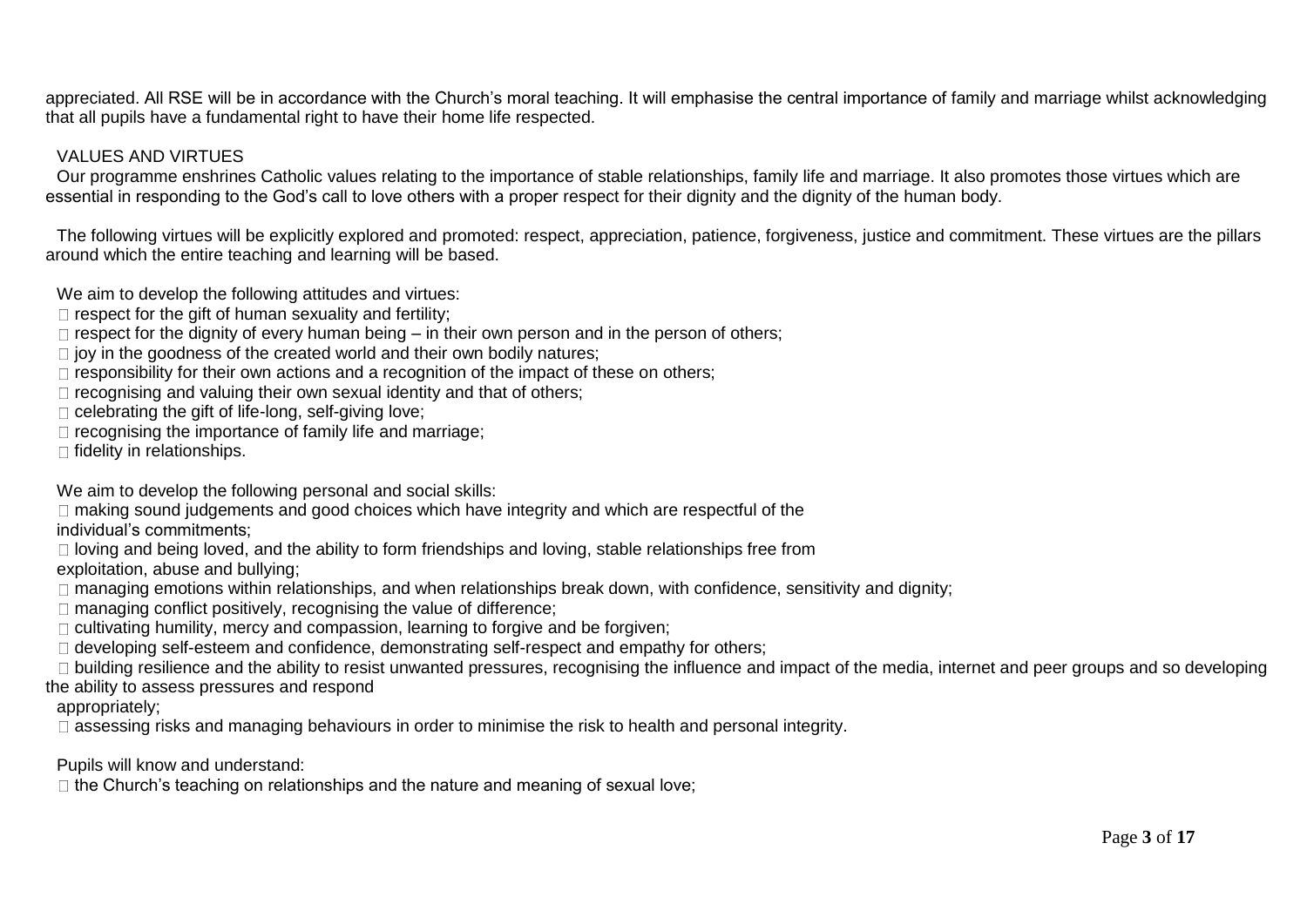$\Box$  the Church's teaching on family life, marriage and the importance of marriage;

 $\Box$  the centrality and importance of virtue in guiding human living and loving;

 $\Box$  the physical and psychological changes that accompany puberty;

 $\Box$  the facts about human reproduction, how love is expressed sexually and how sexual love plays an essential and sacred role in procreation.

#### INCLUSION AND DIFFERENTIATED LEARNING

We will ensure RSE is sensitive to the different needs of individual pupils in respect to pupils' abilities, levels of maturity and personal circumstances; for example their own sexual orientation, faith or culture and is taught in a way that does not subject pupils to discrimination. Lessons will also help children to realise the nature and consequences of discrimination, teasing, bullying and aggressive behaviours (including cyber-bullying), use of prejudice-based language and how to respond and ask for help. (In looking at these questions, it is important to draw links to the school's equality information and behaviour policy).

#### EQUALITIES OBLIGATIONS

The governing body have wider responsibilities under the Equalities Act 2010 and will ensure that our school strives to do the best for all of the pupils, irrespective of disability, educational needs, race, nationality, ethnic or national origin, pregnancy, maternity, sex, gender identity, religion or sexual orientation or whether they are looked after children.

#### BROAD CONTENT OF RSE

Three aspects of RSE - attitudes and values, knowledge and understanding, and personal and social skills will be provided in three inter-related ways: the whole school / ethos dimension; a cross-curricular dimension and a specific relationships and sex curriculum.

#### PROGRAMME / RESOURCES

Appendices to this policy provide further information about the programme and resources for suggested use. Appendix 1 – Curriculum coverage

#### ASSESSMENT

Pupil's learning will be assessed in line with our Assessment Policy and take into account children's age and stage of learning.

#### BALANCED CURRICULUM

Whilst promoting Catholic values and virtues and teaching in accordance with Church teaching, we will ensure that pupils are offered a balanced programme by providing an RSE programme that offers a range of viewpoints on issues. Pupils will also receive clear scientific information as well as covering the aspects of the law pertaining to RSE. Knowing about facts and enabling young people to explore differing viewpoints is not the same as promoting behaviour and is not incompatible with our school's promotion of Catholic teaching. We will ensure that pupils have access to the learning they need to stay safe, healthy and understand their rights as individuals.

ROLES AND RESPONSIBILITIES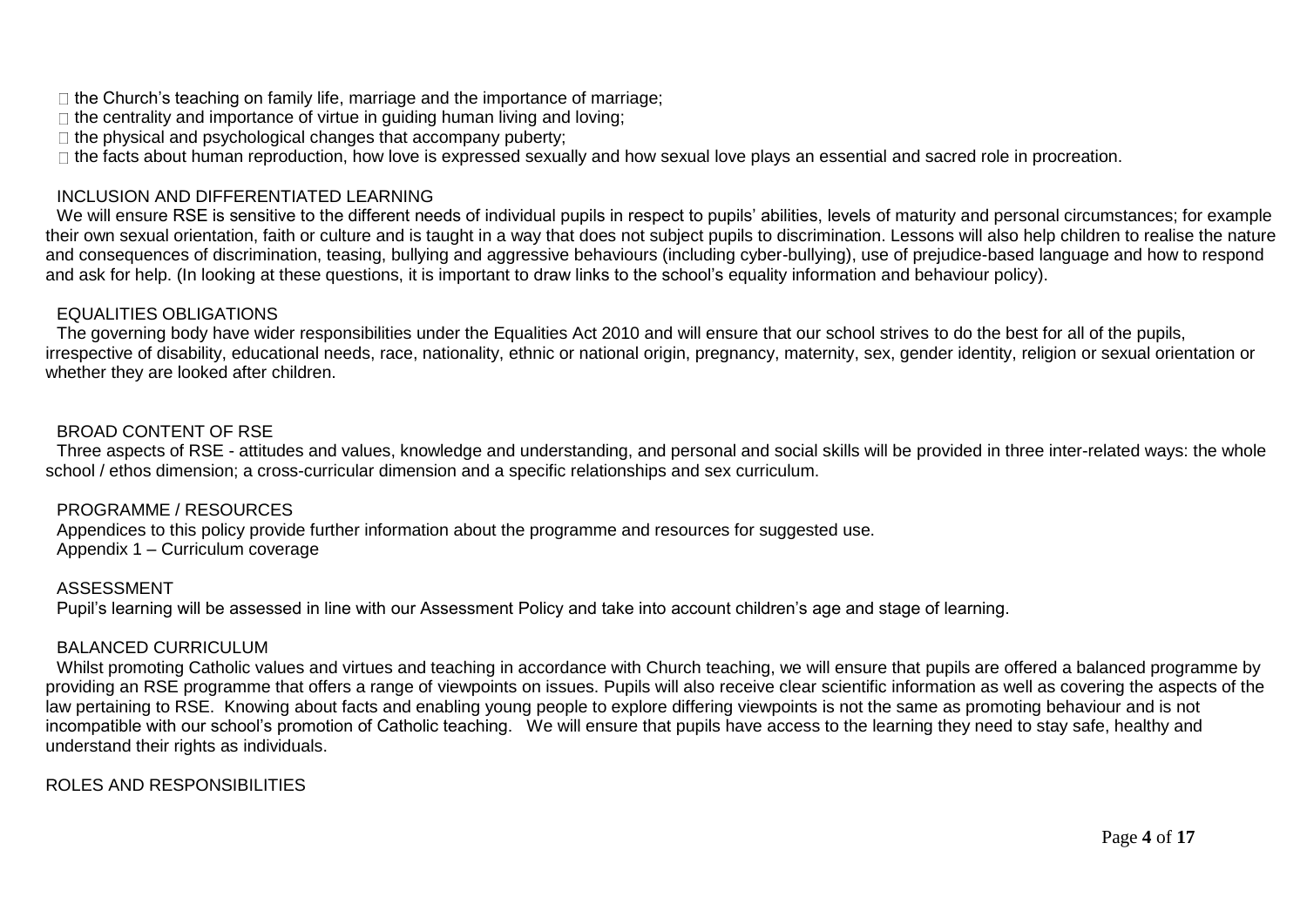#### **Governors:**

- Draw up the RSE policy, in consultation with parents and teachers;
- Ensure that the policy is available to parents;
- Ensure that the policy is in accordance with other whole school policies, e.g., SEND, the ethos of the school and our Christian beliefs;
- Ensure that parents know of their right to withdraw their children;
- Establish a link governor to share in the monitoring and evaluation of the programme, including resources used;
- Ensure that the policy provides proper and adequate coverage of relevant National Curriculum science topics and the setting of RSE within PSHE.

#### **Head teacher**

The Head teacher takes overall delegated responsibility for the implementation of this policy and for liaison with the Governing Body, parents, the Diocesan Schools' Service and the Local Education Authority, also appropriate agencies.

#### **PSHE/RSE Co-ordinator**

The co-ordinator with the head teacher has a general responsibility for supporting other members of staff in the implementation of this policy and will provide a lead in the dissemination of the information relating to RSE and the in-service training. *(They may be supported by the curriculum deputy and the member of staff with responsibility for child protection).*

#### **All Staff**

RSE is a whole school issue. All teachers have a responsibility of care; as well as fostering academic progress they should actively contribute to the guardianship and guidance of the physical, moral and spiritual well-being of their pupils. Teachers will be expected to teach RSE in accordance with the Catholic Ethos of the school. Appropriate training will be made available for all staff teaching RSE. All staff have been included in the development of this policy and all staff should be aware of the policy and how it relates to them.

#### RELATIONSHIP TO OTHER POLICIES AND CURRICULUM SUBJECTS

This RSE policy is to be delivered as part of the science, PHSE and Sex Education Programmes. It includes guidelines about pupil safety and is compatible with the school's other policy documents.

#### CONTROVERSIAL OR SENSITIVE ISSUES

The school wants to promote a healthy, positive atmosphere in which RSE can take place. They want to ensure that pupils can ask questions freely, be confident that their questions will be answered, and be sure that they will be free from bullying or harassment from other children and young people.

There will always be sensitive or controversial issues in the field of RSE. These may be matter of maturity, of personal involvement or experience of children, of disagreement with the official teaching of the Church, of illegal activity or other doubtful, dubious or harmful activity. The governors believe that children are best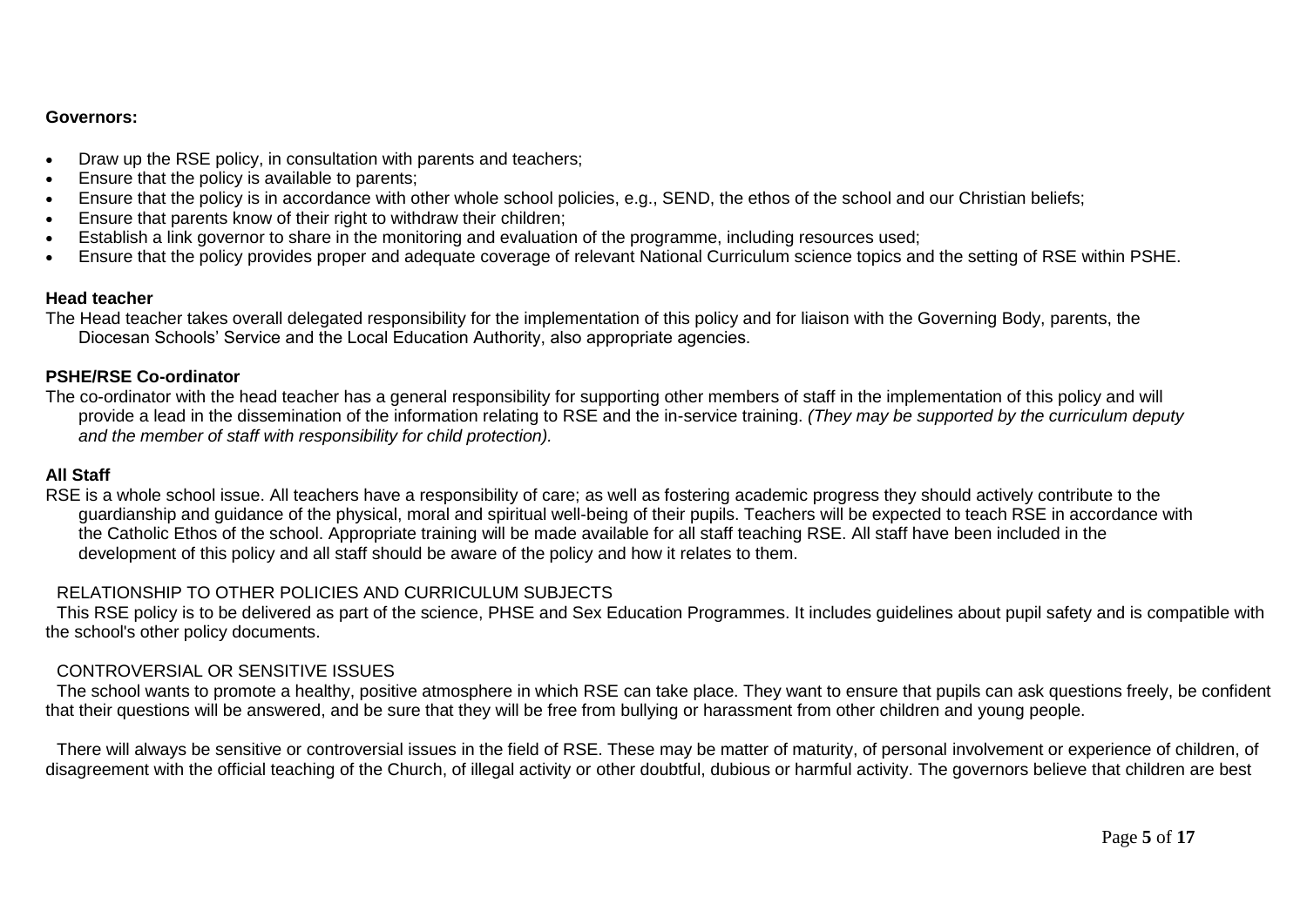Some questions may raise issues which it would not be appropriate for teachers to answer during ordinary class time, e.g., where a child or young person's questions hints at abuse, is deliberately tendentious or is of a personal nature.

#### SUPPORTING CHILDREN AND YOUNG PEOPLE WHO ARE AT RISK

Children will also need to feel safe and secure in the environment in which RSE takes place. Effective RSE will provide opportunities for discussion of what is and is not appropriate in relationships. Such discussion may well lead to disclosure of a safeguarding issue. Teachers will need to be aware of the needs of their pupils and not let any fears and worries go unnoticed. Where a teacher suspects that a child or young person is a victim of or is at risk of abuse they are required to follow the school's safeguarding policy and immediately inform the designated senior member of staff responsible.

#### CONFIDENTIALITY AND ADVICE

All governors, all teachers, all support staff, all parents will be made aware of this policy, particularly as it relates to issues of advice and confidentiality. All lessons, especially those in the RSE programme, will have the best interests of pupils at heart, enabling them to grow in knowledge and understanding of relationships and sex, developing appropriate personal and social skills and becoming appreciative of the values and attitudes which underpin the Christian understanding of what it means to be fully human.

Pupils will be encouraged to talk to their parents/carers about the issues which are discussed in the programme. Teachers will always help pupils facing personal difficulties, in line with the school's Safeguarding Policy.

#### MONITORING AND EVALUATION

The RSE Co-ordinator will monitor the provision of the various dimensions of the programme by examining plans, schemes of work and samples of pupils work at regular intervals. The programme will be evaluated biannually. The next review date is February 2022. Governors remain ultimately responsible for the policy.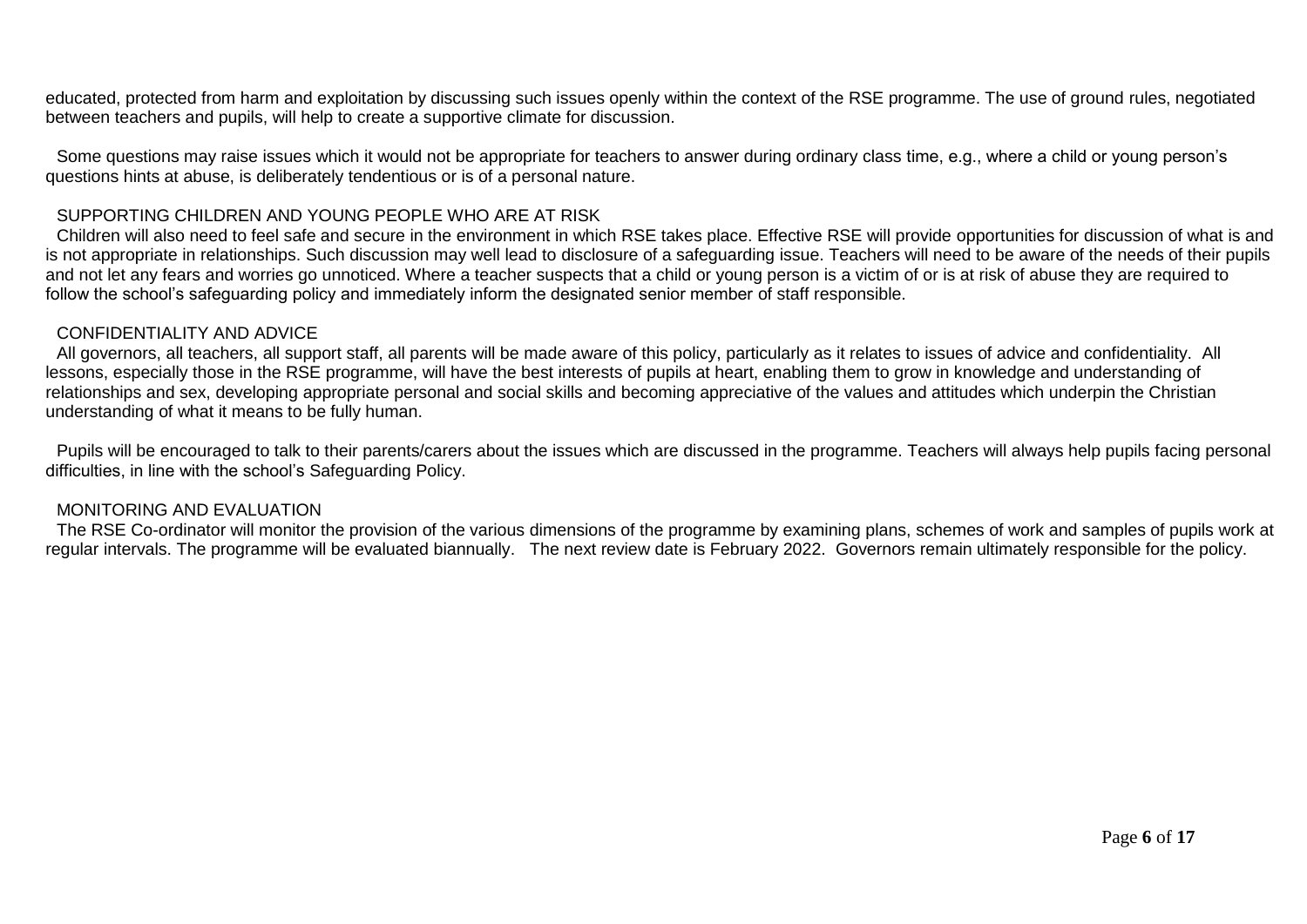Appendix 1

### **St Francis' Primary RSE curriculum**

This curriculum covers EYFS, KS1 and KS2 and is based on three core themes within which there will be broad overlap. It is adaptable to the age and ability of the pupils. The three themes are:

• **Created and loved by God** (this explores the individual). The Christian imperative to love self, made in the image and likeness of God, shows an understanding of the importance of valuing and understanding oneself as the basis for personal relationships.

• **Created to love others** (this explores an individual's relationships with others). God is love. We are created out of love and for love. The command to love is the basis of all Christian morality.

• **Created to live in community – local, national & global** (this explores the individual's relationships with the wider world). Human beings are relational by nature and live in the wider community. Through our exchange with others, our mutual service and through dialogue, we attempt to proclaim and extend the Kingdom of God for the good of individuals and the good of society. Each theme covers the core strands of 'Education in Virtue' and 'Religious Understanding' as well as strands which cover the PSHE content of the theme.

#### **Christian Virtue and RSE**

Each theme begins with a statement of the virtues which are necessary to living well in relationship with others and these virtues should underpin the teaching but also should emerge as a consequence of it. Virtues are habits which are learned from experience and are gained through imitation, the same virtues being modelled by those who teach. They express the qualities of character that schools should seek to develop in their pupils, through their exemplification by the whole community of which the pupils are a part. These virtues reflect our Christian tradition but they are also, of course, fundamental human virtues which are universally shared.

**Theme 1: Created and Loved by God**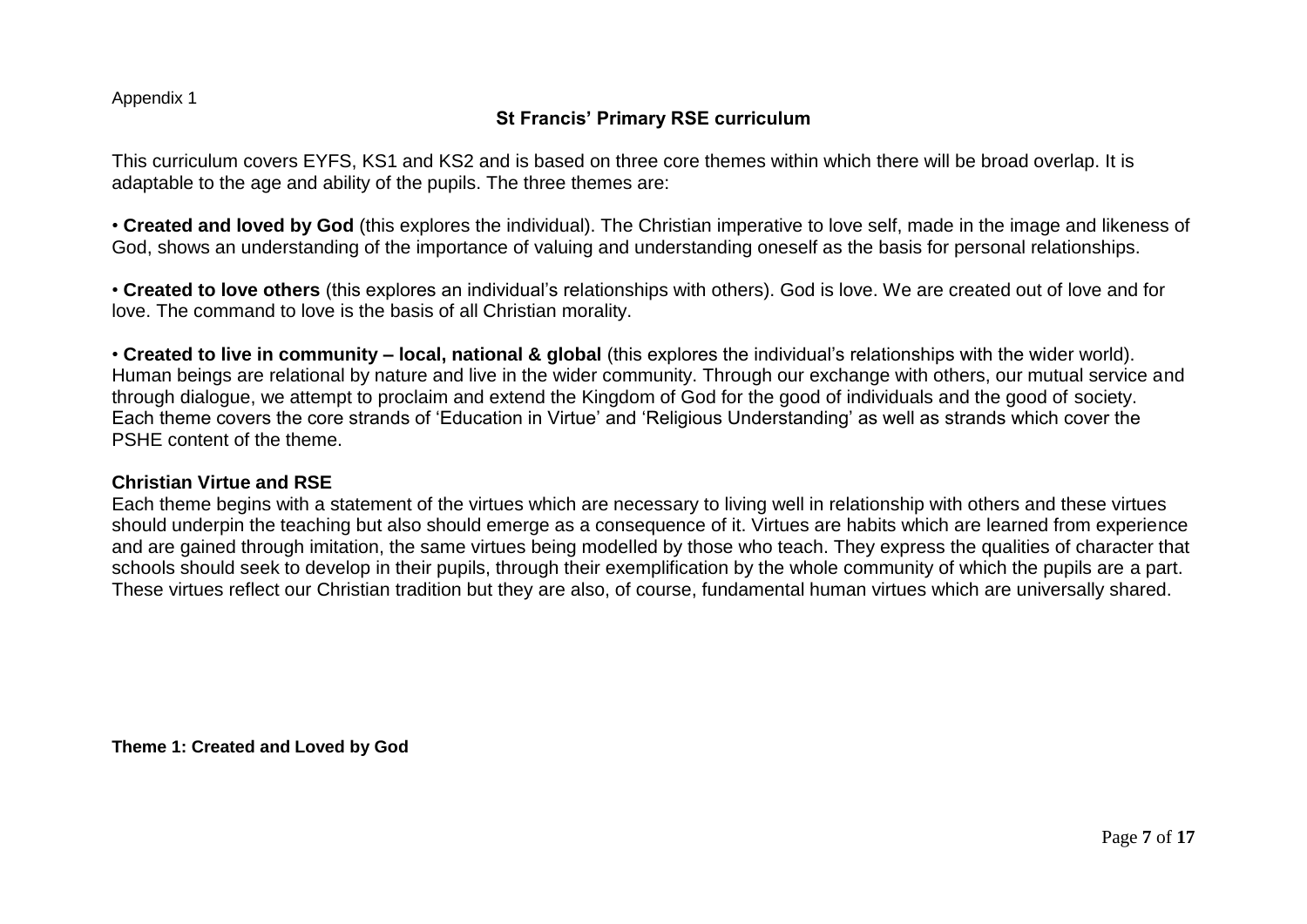#### Education in virtue **EYFS & KS1**

#### Religious understanding of the human person: loving myself

**In a Catholic school, pupils are growing to be:** 

1.1.1.1. Respectful of their own bodies and character

1.1.1.2. Appreciative for blessings

1.1.1.3. Grateful to others and to God

1.1.1.4. Patient when they do not always get what they want

#### **KS2**

**In a Catholic school, pupils are growing to be:** 

2.1.1.1. Respectful of their own bodies, character and giftedness 2.1.1.2. Appreciative for blessings 2.1.1.3. Grateful to others and to God 2.1.1.4. Self-disciplined and able to delay or forego gratification for the sake of greater goods 2.1.1.5. Discerning in their decision making

2.1.1.6. Determined and resilient in the face of difficulty

2.1.1.7. Courageous in the face of new situations and in facing their fears

#### **Pupils should be taught:**

2.1.2.1. We are special people made in the image and likeness of God 2.1.2.2. We are children of God with an innate dignity

2.1.2.3. God has created us for a purpose (vocation)

2.1.2.4. Life is precious and their body is God's gift to them

2.1.2.5. Prayer and worship are ways of nourishing their relationship with God

2.1.2.6. Sacraments often coincide with

different natural stages in life, for example

Baptism often occurs near birth for Catholics

### **Pupils should be taught:**

1.1.2.1. We are made by God and are special 1.1.2.2. We are all God's children 1.1.2.3. Ways of expressing gratitude to God

1.1.2.4. About the sacrament of Baptism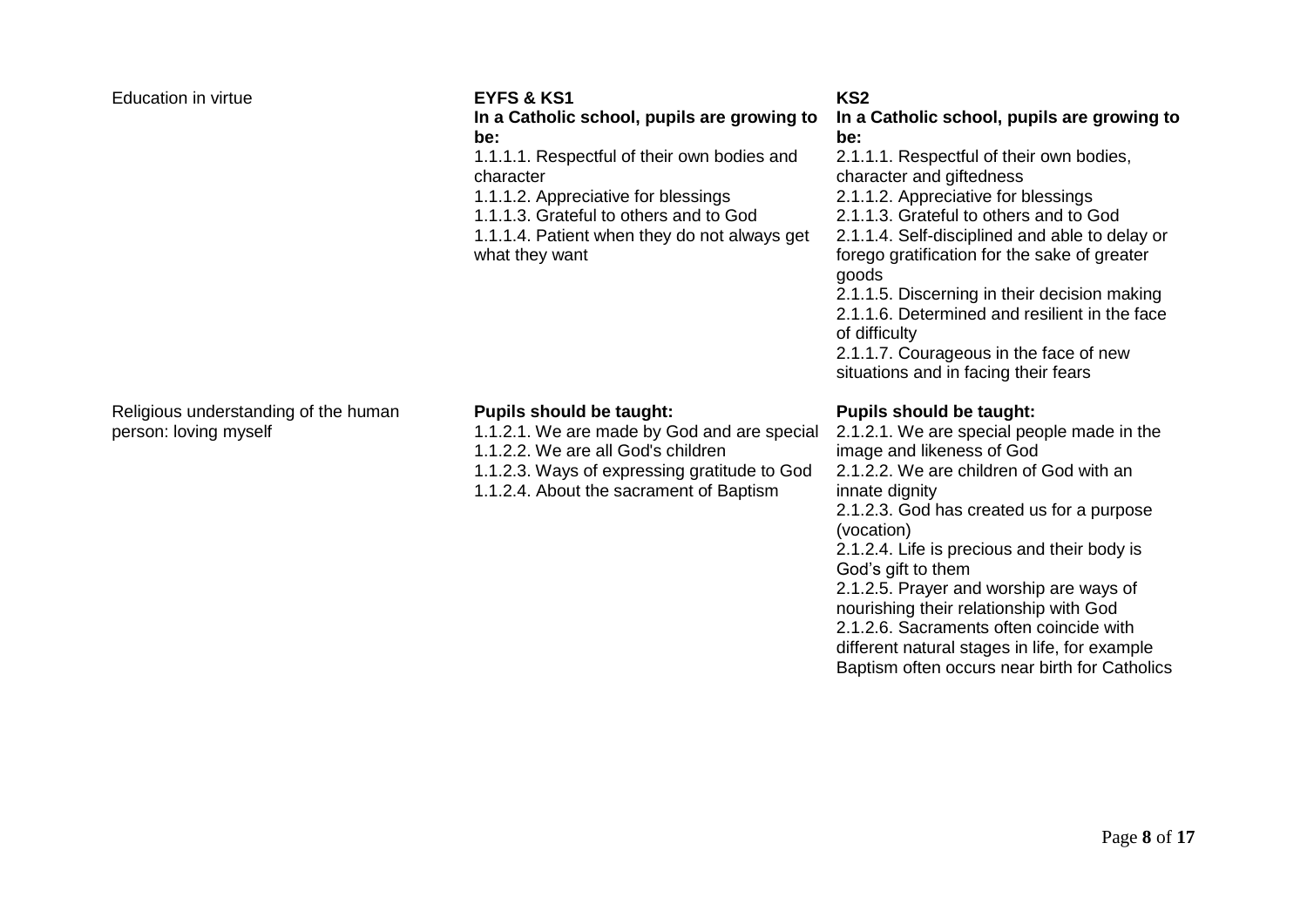#### Me, my body and my health **EYFS & KS1**

### **Pupils should be taught: Me**

1.1.3.1. We are all unique individuals 1.1.3.2. We all have individual gifts, talents and abilities

#### **My body**

1.1.3.3. The names of the external parts of the body 1.1.3.4. The similarities and differences between girls and boys

#### **My Health**

1.1.3.5. How to maintain personal hygiene 1.1.3.6. What constitutes a healthy life-style, including physical activity, dental health and healthy eating

#### **KS2 Pupils should be taught: Me**

2.1.3.1. Everyone expresses their uniqueness in different ways and that being different is not always easy 2.1.3.2. Strategies to develop selfconfidence and self-esteem 2.1.3.3. Each person has a purpose in the world 2.1.3.4. That similarities and differences between people arise from several different factors (See protected characteristics of the

Equality Act 2010, Part 2, Chapter 1, sections 4-12)

#### **My body**

2.1.3.5. Their body will change and develop as they grow

2.1.3.6. About the growth and development of humans and the changes experienced during puberty

2.1.3.7. The names of the main parts of the body, including identifying and correctly naming genitalia (e.g. penis and vagina)

#### **My health**

2.1.3.8. How to make informed choices that have an impact on their health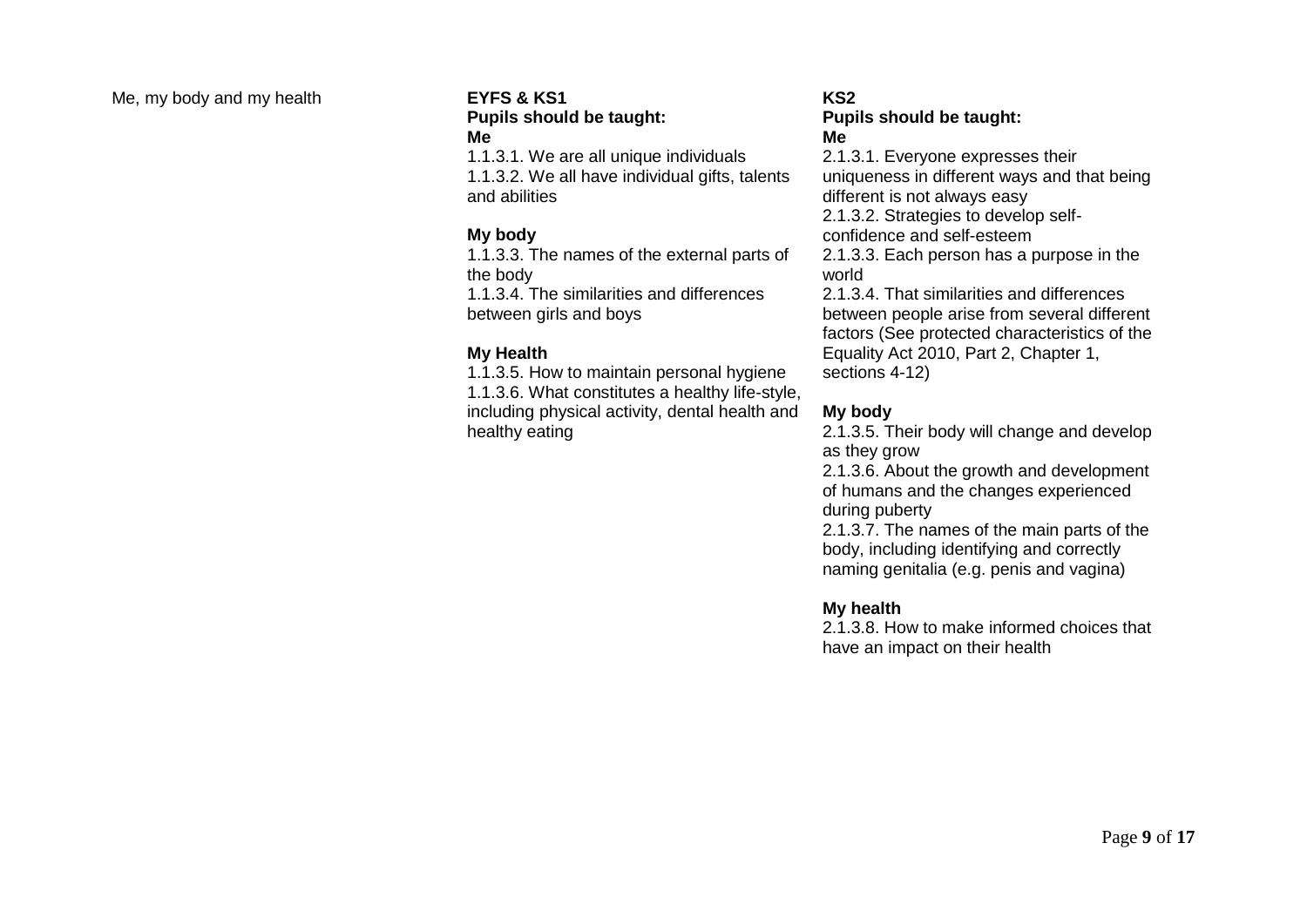#### Emotional well-being and attitudes **EYFS & KS1**

### **Pupils should be taught:**

**Emotional well-being**  1.1.4.1. That we all have different likes and

dislikes 1.1.4.2. A language to describe feelings

#### **Attitudes**

1.1.4.3. A basic understanding that feelings and actions are two different things 1.1.4.4. Simple strategies for managing feelings and behaviour 1.1.4.5. That choices have consequences

#### **KS2 Pupils should be taught: Emotional well-being**

2.1.4.1. Their emotions may change as they approach and as they grow and move through puberty 2.1.4.2. To extend their vocabulary to

deepen their understanding of the range and intensity of their feelings

2.1.4.3. What positively and negatively affects their physical, mental and emotional health (including the media)

2.1.4.4. To recognise how images in the media do not always reflect reality and can affect how people feel about themselves

#### **Attitudes**

2.1.4.5. That some behaviour is unacceptable, unhealthy or risky 2.1.4.6. Strategies to build resilience in order to identify and resist unacceptable pressure from a variety of sources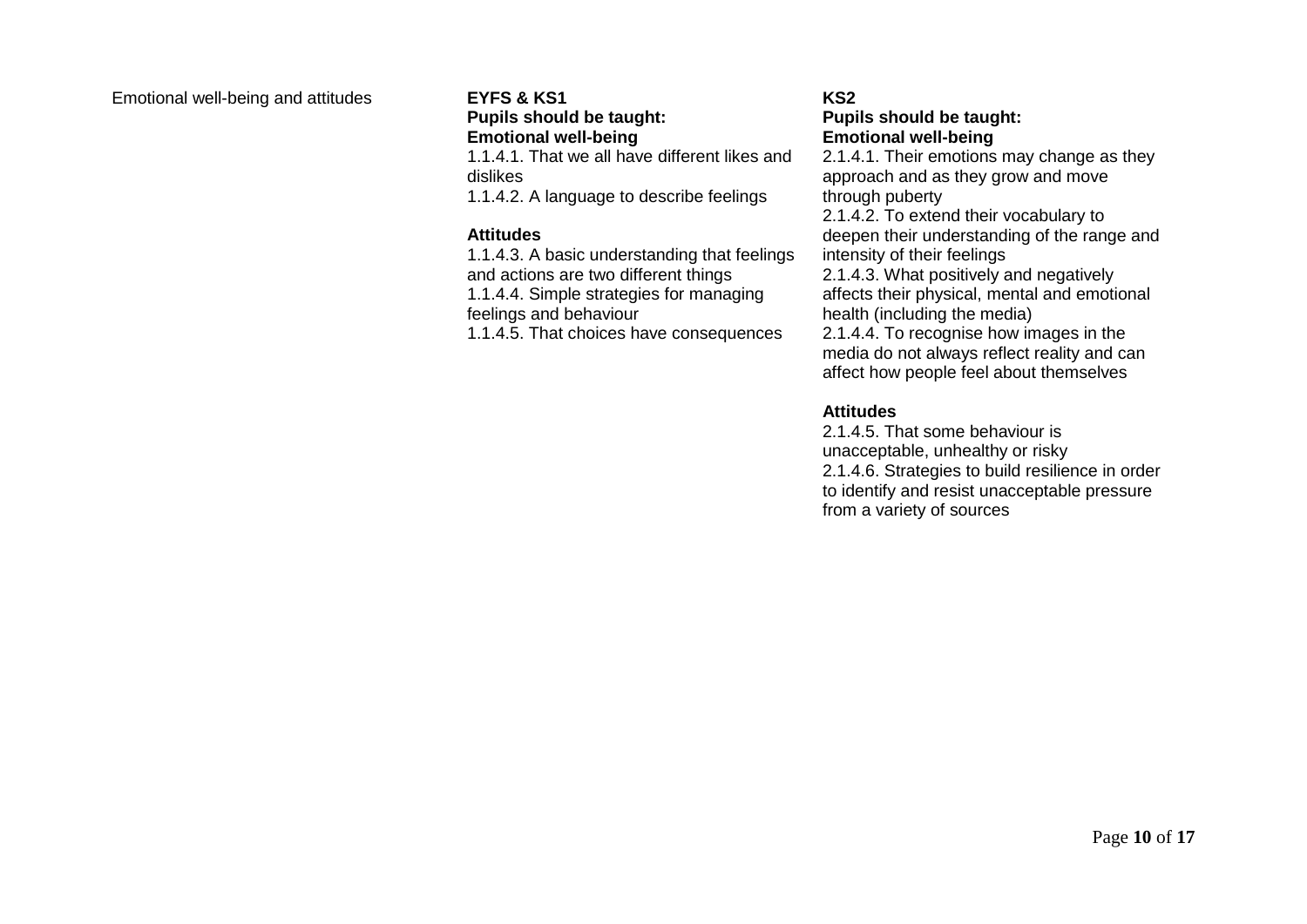#### Life cycles and fertility **EYFS & KS1**

**Pupils should be taught: Life cycles**  1.1.5.1. That there are life stages from birth to death

#### **KS2 Pupils should be taught: Life cycles**

2.1.5.1. How a baby grows and develops in its mother's womb 2.1.5.2. To recognise the differences that occur at each stage of a human being's development (including childhood, adolescence, adulthood, older age)

#### **Fertility**

2.1.5.3. The nature and role of menstruation in the fertility cycle 2.1.5.4. How human life is conceived in the womb, including the language of sperm and ova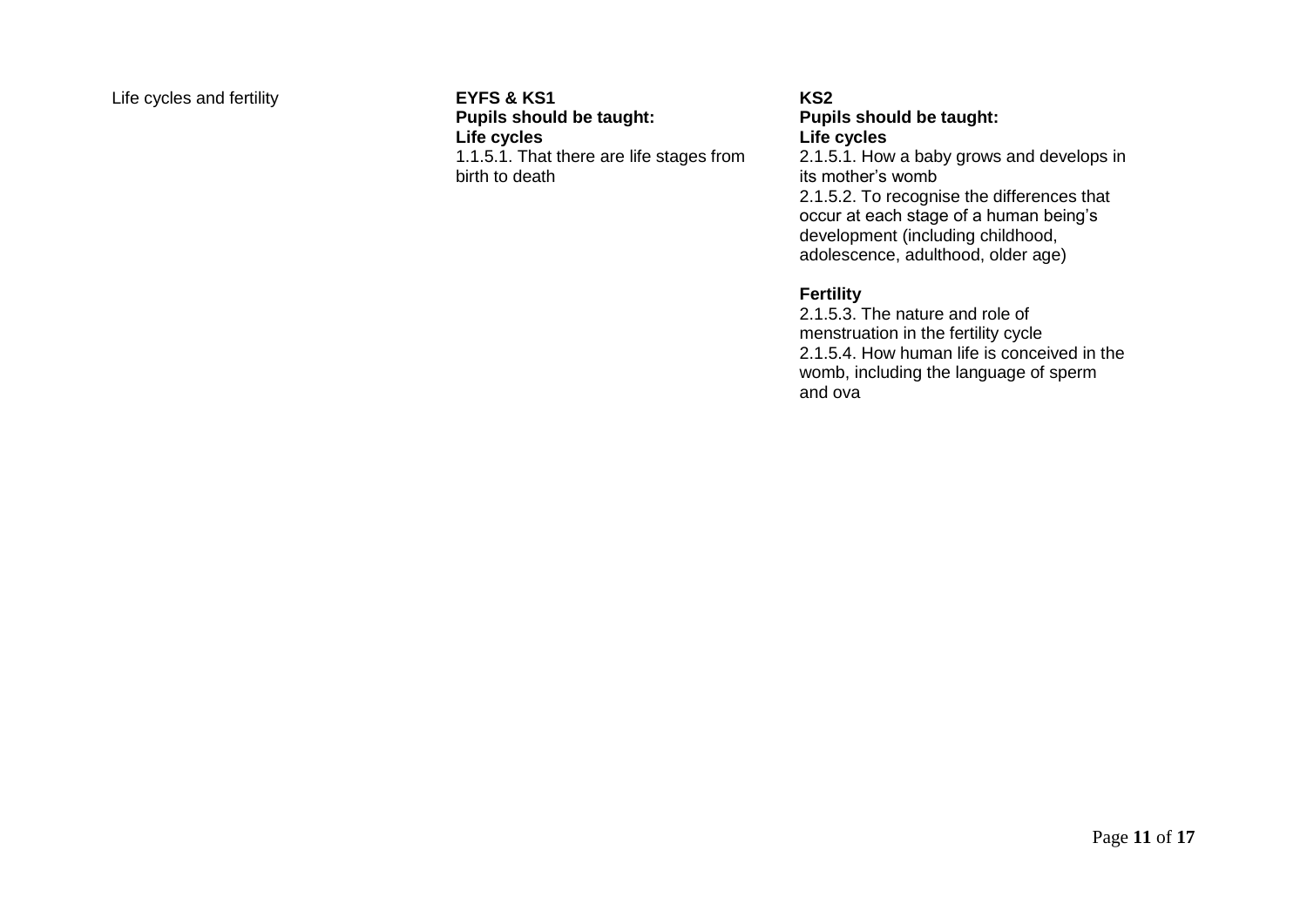#### **Theme 2: Created to love others**

Education in virtue **EYFS & KS1**

#### Religious understanding of human relationships: loving others

**In a Catholic school, pupils are growing to be:** 

1.2.1.1. Friendly, able to make and keep friends

1.2.1.2. Caring, attentive to the needs of others and generous in their responses 1.2.1.3. Respectful of others, their uniqueness, their wants and their needs 1.2.1.4. Forgiving, able to say sorry and not

hold grudges against those who have hurt them

1.2.1.5. Courteous, learning to say, "please" and "thank you"

1.2.1.6. Honest, able to tell the difference between truth and lies

#### **Pupils should be taught:**

1.2.2.1. We are part of God's family 1.2.2.2. All families are important 1.2.2.3. That saying sorry is important and can help mend broken friendships 1.2.2.4. Jesus cared for others 1.2.2.5. That we should love other people in the same way Jesus loves us

#### **KS2**

#### **In a Catholic school, pupils are growing to be:**

2.2.1.1. Loyal, able to develop and sustain friendships

2.2.1.2. Compassionate, able to empathise with the suffering of others and the generosity to help others in trouble 2.2.1.3. Respectful, able to identify other people's personal space and respect the ways in which they are different 2.2.1.4. Forgiving, developing the skills to allow reconciliation in relationships 2.2.1.5. Courteous in their dealings with friends and strangers 2.2.1.6. Honest, committed to living truthfully and with integrity

#### **Pupils should be taught:**

2.2.2.1. Christians belong to the Church family which includes the school, parish and diocese

2.2.2.2. Families are the building blocks of society and where faith, wisdom and virtues are passed onto the next generation 2.2.2.3. The importance of forgiveness and reconciliation in relationships and some of Jesus' teaching on forgiveness 2.2.2.4. The sacrament of marriage involves commitment and self-giving. It is a formal, lifelong commitment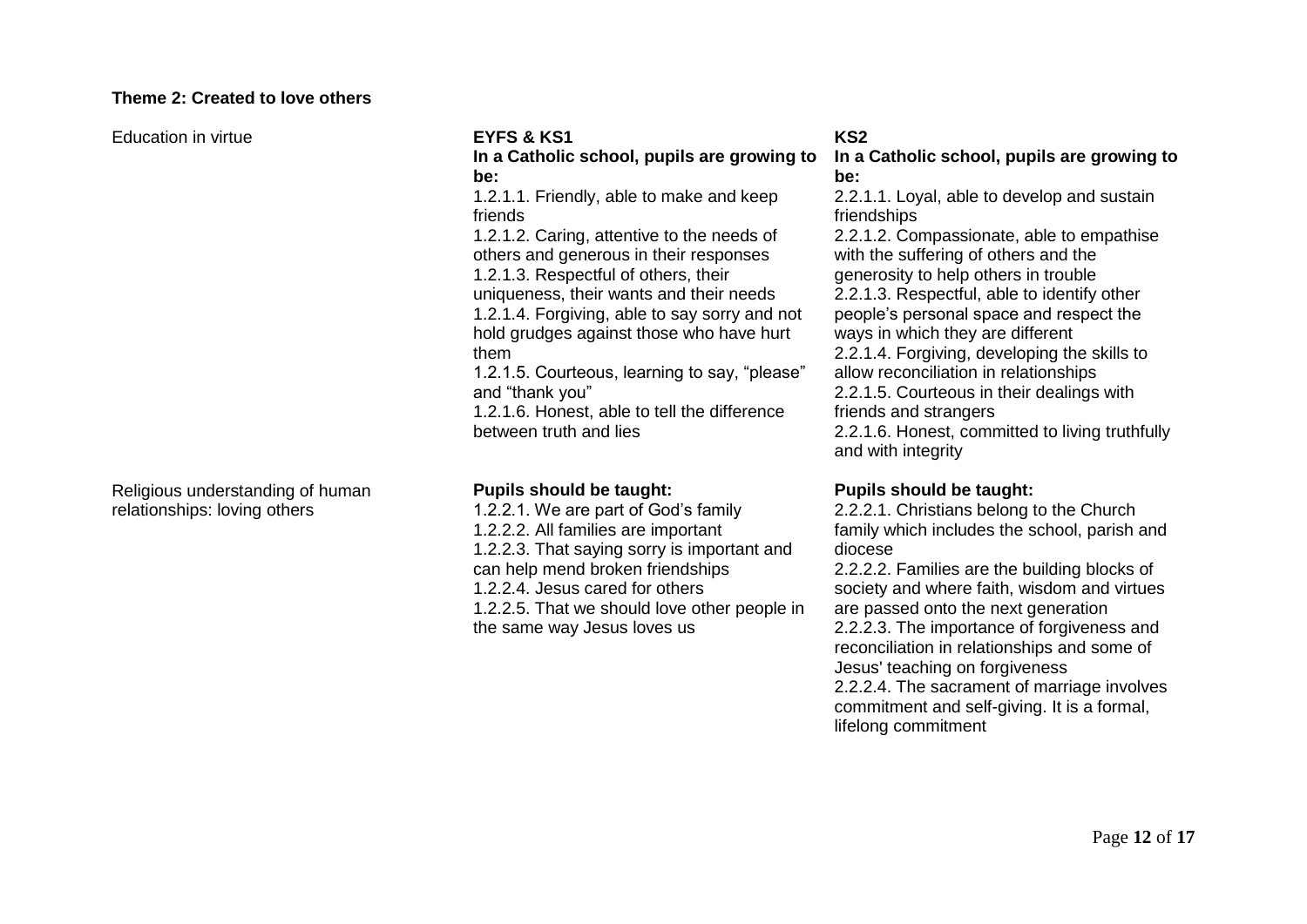#### Personal Relationships **Pupils should be taught:**

1.2.3.1. The characteristics of positive and negative relationships

1.2.3.2. To identify special people (e.g. family, carers, friends) and what makes them special

1.2.3.3. There are different family structures and these should be respected

1.2.3.4. Families should be a place of love, security and stability.

1.2.3.5. The importance of spending time with your family

1.2.3.6. How their behaviour affects other people and that there are appropriate and inappropriate behaviours

1.2.3.7. To recognise when people are being unkind to them and others and how to respond

1.2.3.8. Different types of teasing and bullying which are wrong and unacceptable

#### **Pupils should be taught:**

2.2.3.1. How to maintain positive relationships and strategies to use when relationships go wrong 2.2.3.2. There are different types of relationships including those between acquaintances, friends, relatives and family 2.2.3.3. Marriage represents a formal and legally recognised commitment 2.2.3.4. For the Church, marriage has a special significance as one of the

sacraments

2.2.3.5. The characteristics of a healthy family life.

2.2.3.6. How to make informed choices in relationships and that choices have positive, neutral and negative consequences

2.2.3.7. An awareness of bullying (including cyber-bullying) and how to respond

2.2.3.8. About harassment and exploitation in relationships, including physical, emotional and sexual abuse and how to

respond

2.2.3.9. To recognise and manage risk, to develop resilience and learn how to cope with "dares" and other ways in which people can be pressurised

2.2.3.10. About changes that can happen in life, e.g. loss, separation, divorce and bereavement and the emotions that can accompany these changes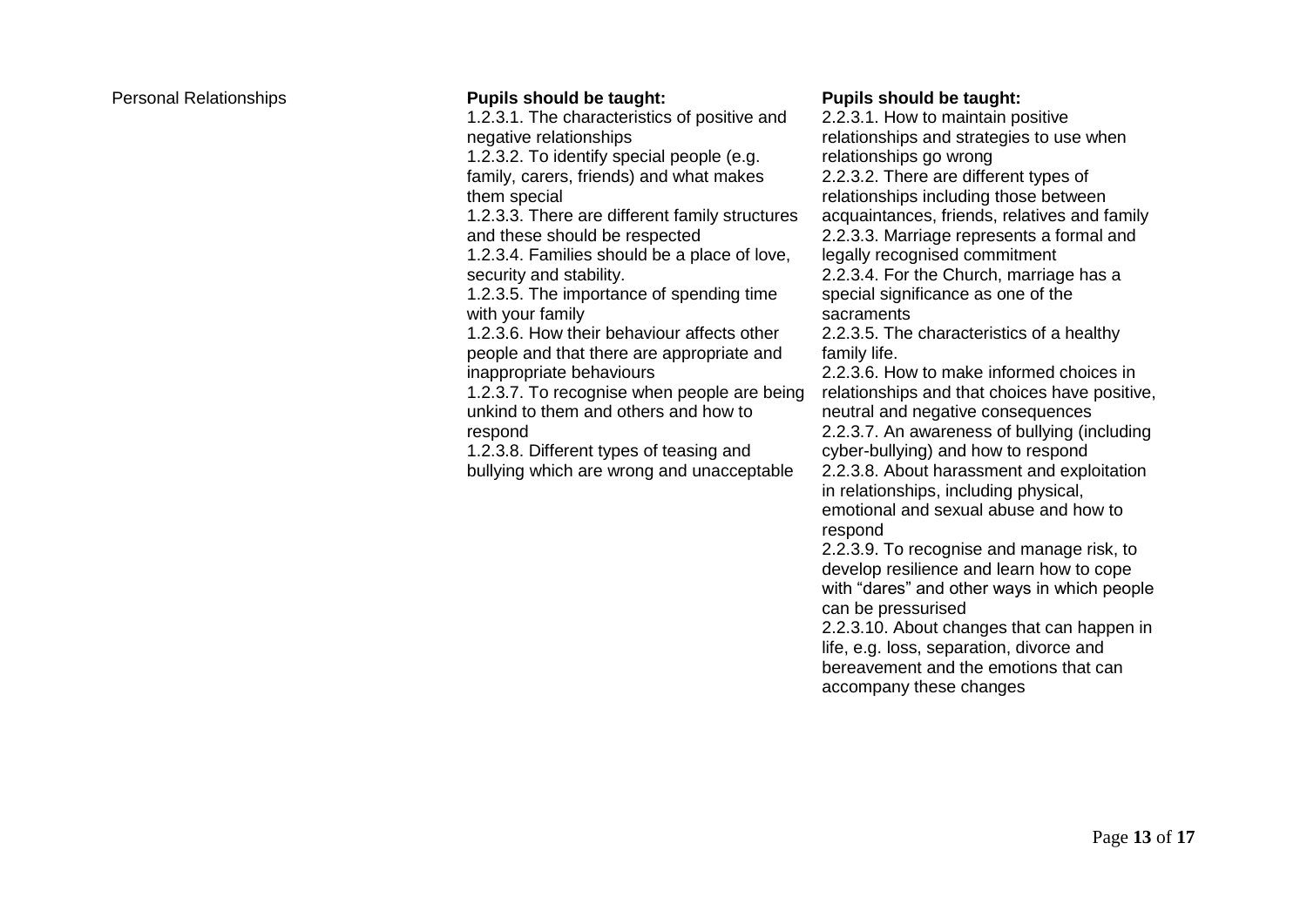Keeping safe and people who can help me **Pupils should be taught:** 

## **Keeping safe**

1.2.4.1. To recognise safe and unsafe situations and ways of keeping safe, including simple rules for keeping safe online

1.2.4.2. To use simple rules for resisting pressure when they feel unsafe or uncomfortable

1.2.4.3. The difference between good and bad secrets

1.2.4.4. Identifying and correctly name their "private parts" (see NSPCC resource PANTS) for the purposes of safeguarding them from sexual exploitation

1.2.4.5. Importance of seeking and giving permission in relationships.

#### **People who can help me**

1.2.4.6. Who to go to if they are worried or need help

1.2.4.7. That there are a number of different people and organisations they can go to for help in different situations

#### **Pupils should be taught: Keeping safe**

2.2.4.1. To recognise their increasing independence brings increased responsibility to keep themselves and others safe 2.2.4.2. How to use technology safely

2.2.4.3. That not all images, language and behaviour are appropriate

2.2.4.4. To judge what kind of physical contact is acceptable or unacceptable and how to respond

2.2.4.5. Importance of seeking and giving permission in relationships

#### **People who can help me**

2.2.4.6. That there are a number of different people and organisations they can go to for help in different situations and how to contact them

2.2.4.7. How to report and get help if they encounter inappropriate materials or messages

2.2.4.8. To keep asking for help until they are heard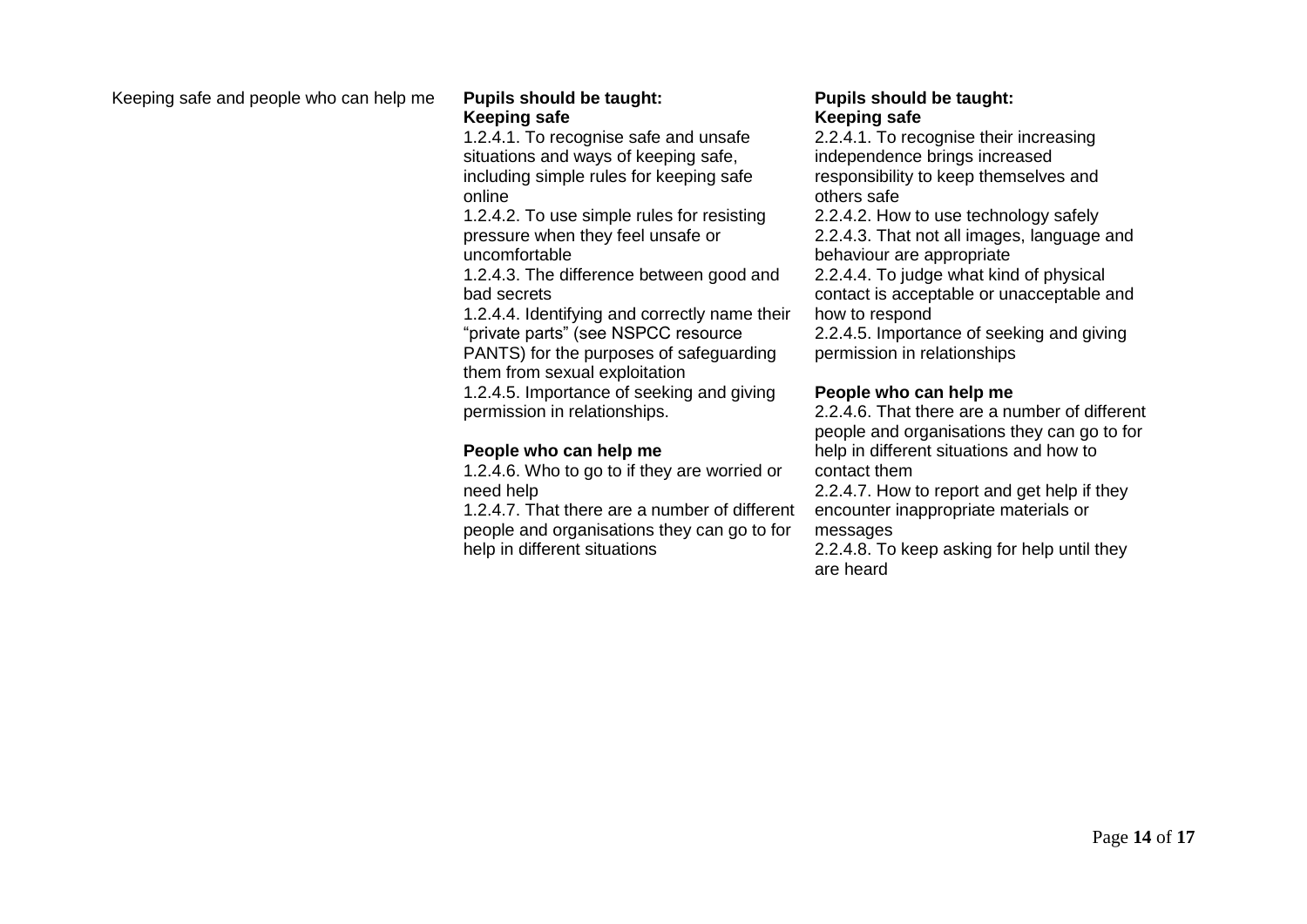#### **Theme 3: Created to live in community (local, national and global)**

| Education in virtue                                               | <b>EYFS &amp; KS1</b><br>In a Catholic school, pupils are growing<br>to be:<br>1.3.1.1. Just and fair in their treatment of<br>other people, locally, nationally and globally<br>1.3.1.2. People who serve others, locally,<br>nationally and globally<br>1.3.1.3. Active in their commitment to bring<br>about change                                                                                                                                               | KS <sub>2</sub><br>In a Catholic school, pupils are growing<br>to be:<br>2.3.1.1. Just, understanding the impact of<br>their actions locally, nationally and globally<br>2.3.1.2. Self-giving, able to put aside their<br>own wants in order to serve others locally,<br>nationally and globally<br>2.3.1.3. Prophetic in their ability to identify<br>injustice and speak out against it locally,<br>nationally and globally                                                                                                                                |
|-------------------------------------------------------------------|----------------------------------------------------------------------------------------------------------------------------------------------------------------------------------------------------------------------------------------------------------------------------------------------------------------------------------------------------------------------------------------------------------------------------------------------------------------------|--------------------------------------------------------------------------------------------------------------------------------------------------------------------------------------------------------------------------------------------------------------------------------------------------------------------------------------------------------------------------------------------------------------------------------------------------------------------------------------------------------------------------------------------------------------|
| Religious understanding of the importance<br>of human communities | <b>Pupils should be taught:</b><br>1.3.2.1. That God is Father, Son and Holy<br>Spirit<br>1.3.2.2. Some scripture illustrating the<br>importance of living in community<br>1.3.2.3. Jesus' teaching on who is my<br>neighbour                                                                                                                                                                                                                                        | <b>Pupils should be taught:</b><br>2.3.2.1. God is Trinity $-$ a communion of<br>persons<br>2.3.2.2. The key principles of Catholic<br>Social Teaching<br>2.3.2.3. The Church is the Body of Christ                                                                                                                                                                                                                                                                                                                                                          |
| Living in the wider world                                         | <b>Pupils should be taught:</b><br>1.3.3.1. That they belong to various<br>communities such as home, school, parish,<br>the wider local community and the global<br>community<br>1.3.3.2. That their behaviour has an impact<br>on the communities to which they belong<br>1.3.3.3. That people and other living things<br>have needs and that they have<br>responsibilities to meet them;<br>1.3.3.4. About what harms and improves<br>the world in which they live | <b>Pupils should be taught:</b><br>2.3.3.1. That there are some cultural<br>practices which are against British law and<br>universal rights (e.g. honour-based violence<br>and forced marriage, human trafficking etc.)<br>2.3.3.2. That actions such as female genital<br>mutilation (FGM) constitute abuse, are<br>crimes and how to get support if they have<br>fears for themselves or their peers<br>2.3.3.3. That bacteria and viruses can affect<br>health and that following simple routines<br>and medical interventions can reduce their<br>spread |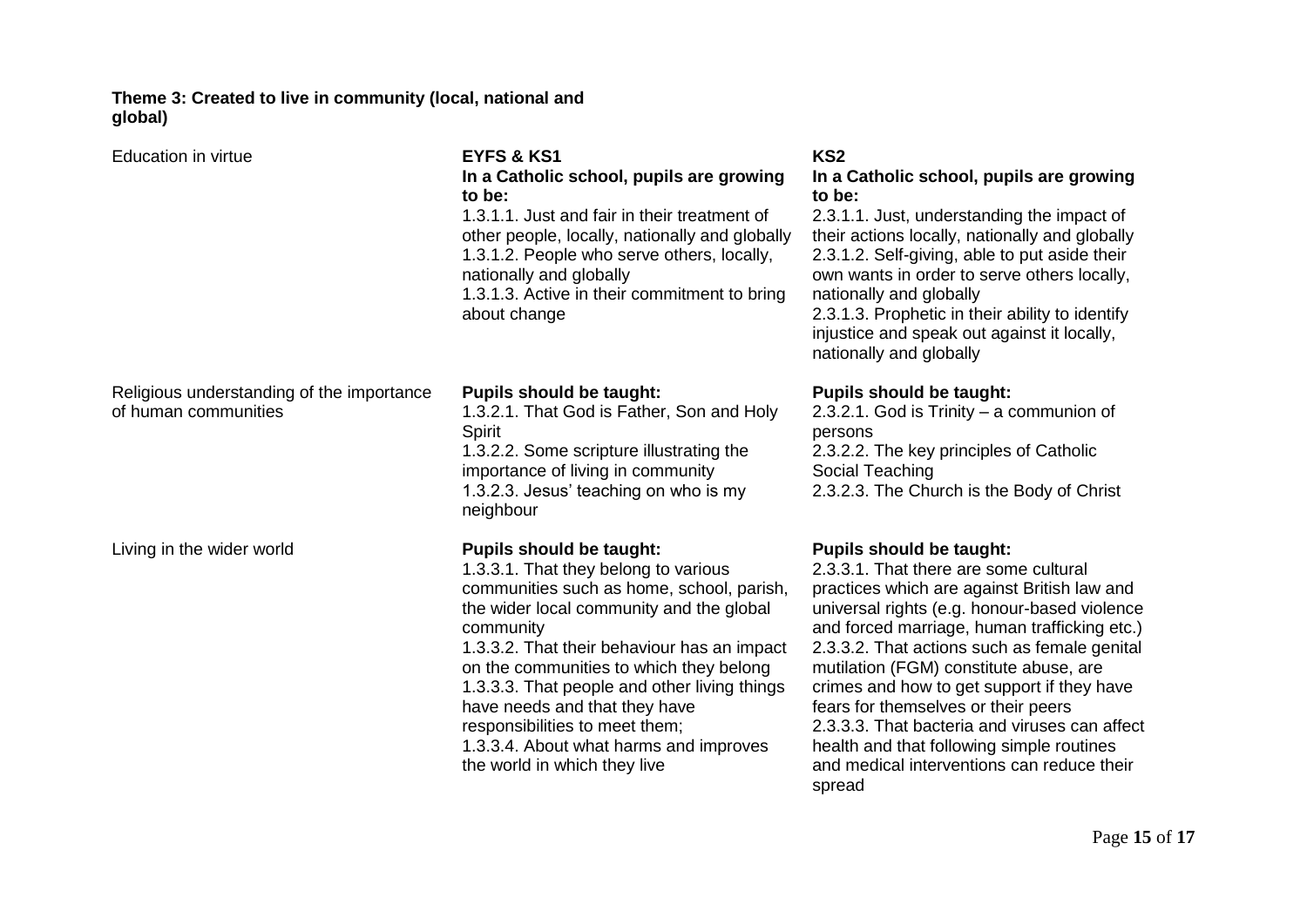1.3.3.5. How diseases are spread and can be controlled and the responsibilities they have for their own health and that of others e.g. washing hands

2.3.3.4. About the range of national, regional, religious and ethnic identities in the United Kingdom and beyond and the importance of living in right relationship with one another